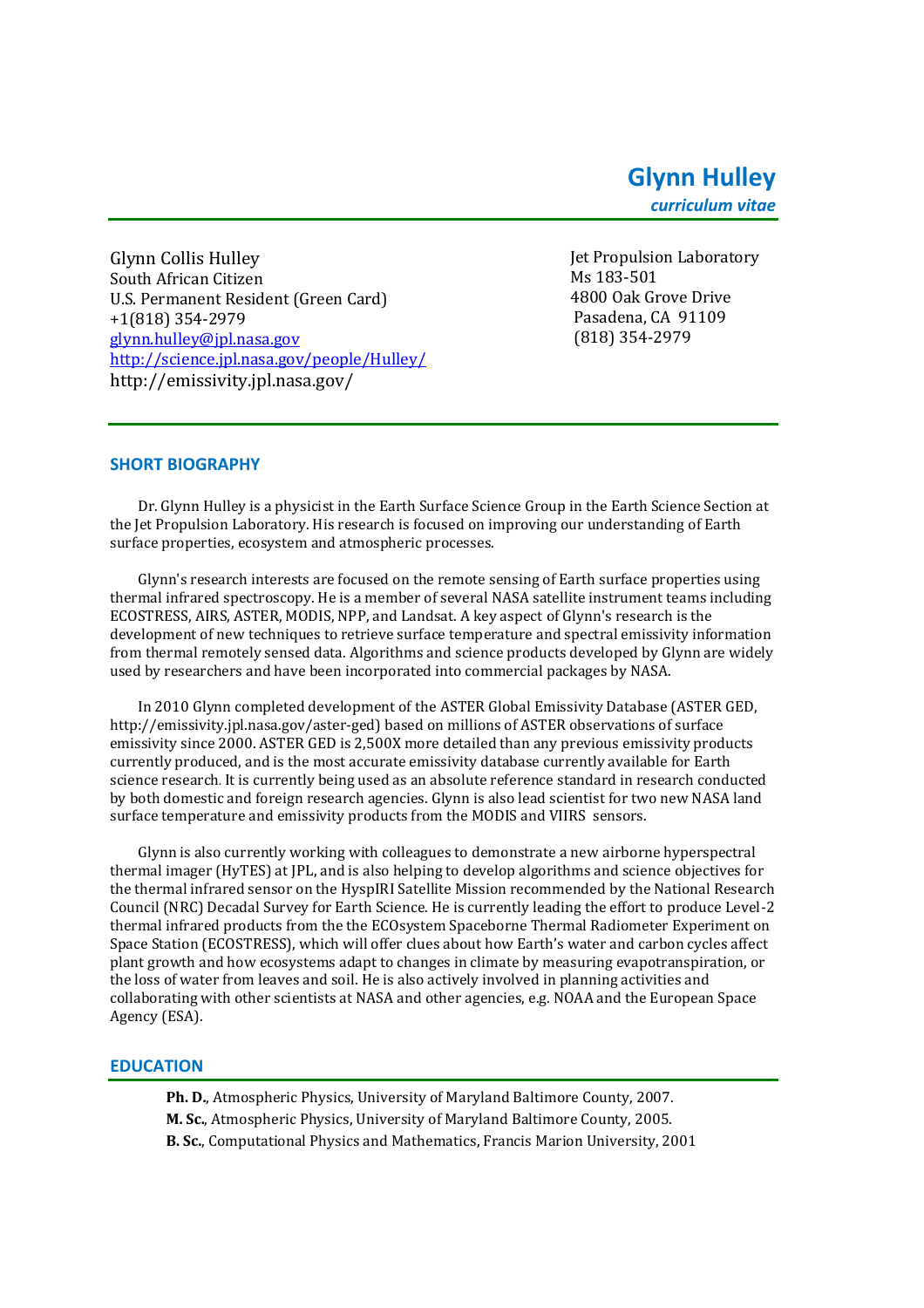# **EMPLOYMENT HISTORY**

| Oct 2010 to                    | Level-IV Research Scientist, Jet Propulsion Laboratory (JPL)                                                                                             |
|--------------------------------|----------------------------------------------------------------------------------------------------------------------------------------------------------|
| present                        | California Institute of Technology, 4800 Oak Grove Dr, Pasadena, CA                                                                                      |
| Oct 2007 to                    | <b>Postdoctoral Research Scientist, Jet Propulsion Laboratory (JPL)</b>                                                                                  |
| Sep 2010                       | California Institute of Technology, 4800 Oak Grove Dr, Pasadena, CA                                                                                      |
| Aug 2003 to<br><b>May 2005</b> | <b>Graduate Research Assistant, Joint Center for Earth Systems Technology</b><br>(ICET) University of Maryland Baltimore County (UMBC), Baltimore,<br>MD |
| Sep 2001 to                    | <b>Teaching Assistant, Physics Department, University of Maryland Baltimore</b>                                                                          |
| <b>July 2003</b>               | County (UMBC), Baltimore, MD                                                                                                                             |
| <b>Summer</b>                  | Visiting scientist, Visiting Student Enrichment Program (VSEP), NASAs                                                                                    |
| 2001                           | Goddard Space Flight Center, Greenbelt, MD                                                                                                               |

# **LANGUAGES**

| Native:        | <b>English</b>   |
|----------------|------------------|
| <b>Fluent:</b> | <b>Afrikaans</b> |
| <b>Basic:</b>  | Xhosa            |

# **SKILLS**

| <b>Generic</b>     | Advanced user of MS Office applications. Comfortable on Windows, Mac and<br>Linux/Unix platforms. |
|--------------------|---------------------------------------------------------------------------------------------------|
| <b>Programming</b> | Matlab, Python, Fortran, R, Maple, Mathematica, C++                                               |
| Web                | Knowledgeable of, and used, many web architectures; proficient in HTML,<br>Plone, and Latex.      |
| Writing            | Comfortable and experienced writing in academic, business, technical and<br>informal styles.      |

# **PROFESSIONAL BODIES AND MEMBERSHIPS**

| 2012-2016           | <b>EarthTemp Network,</b> "to stimulate new international collaboration in<br>measuring and understanding the surface temperatures of Earth"<br>Active member and participant in workshops in Edinburgh, UK (2012) and<br>Reading, UK (2014). http://www.earthtemp.net/                                               |
|---------------------|-----------------------------------------------------------------------------------------------------------------------------------------------------------------------------------------------------------------------------------------------------------------------------------------------------------------------|
| $2012 -$<br>present | <b>GlobTemperature,</b> "a DUE project funded by ESA aiming at distributing Land<br>Surface Temperature products (LST) to the user community"<br>Steering committee member. http://www.globtemperature.info/                                                                                                          |
| $2014 -$<br>present | <b>ILSTE-WG,</b> "The International Land Surface Temperature and Emissivity<br>Working Group (ILSTE-WG) aims to provide advice and recommendations to<br>the wider scientific and user communities on the best practices for retrieval,<br>validation and exploitation of Land Surface Temperature (LST), Ice Surface |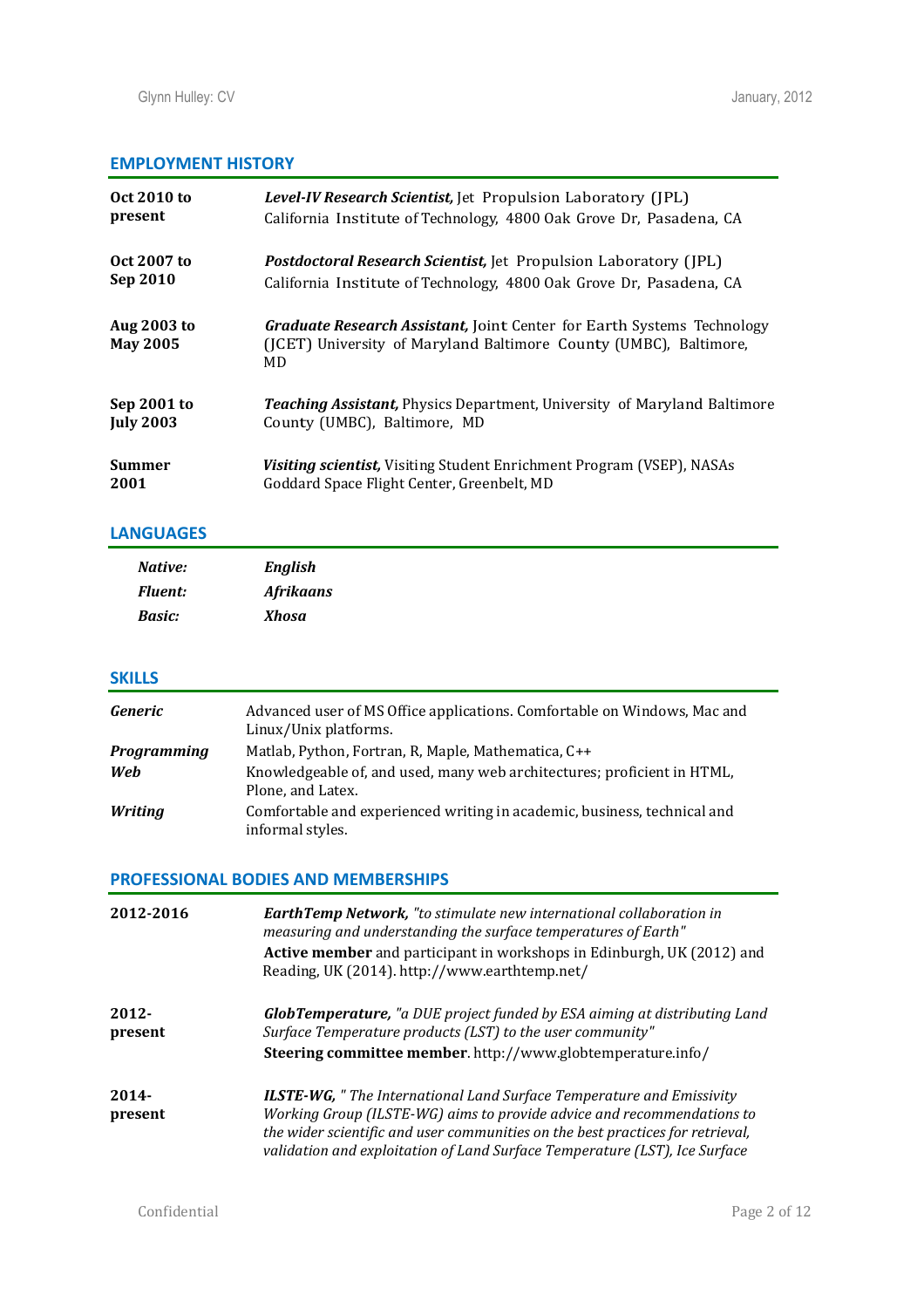*Temperature (IST), Lake Surface Water Temperature (LSWT), and Land Surface Emissivity (LSE)."* **Steering committee member**. http://ilste-wg.org/

| 2015-   | LP DAAC User Working Group, USGS, Sioux Falls, SD. |
|---------|----------------------------------------------------|
| present | Active member.                                     |

# **MENTOR/ADVISOR/LEADERSHIP EXPERIENCE**

| Caltech<br><b>Postdocs</b>                   | Mentored three Caltech post-docs from 2012 - present who worked in<br>development and research application of the NASA MODIS/VIIRS Land Surface<br>Temperature products.                                                                         |
|----------------------------------------------|--------------------------------------------------------------------------------------------------------------------------------------------------------------------------------------------------------------------------------------------------|
| <b>NASA</b><br><b>DEVELOP</b>                | Mentored five DEVELOP interns at JPL from 2015 - present as part of the<br>ECOSTRESS mission applications and early-adopter program.                                                                                                             |
| <i>International</i><br><b>Collaboration</b> | Hosted and mentored three international researchers from the Korean<br>Aerospace Research Institute (KARI, 1 year, 2016), University of Valencia (6<br>months, 2014), and a Fullbright doctoral student from IPMA, Portugal (6<br>months, 2017). |
| Raytheon                                     | Presently working with three Raytheon programmers since 2014 (Robert)<br>Freepartner, Nicholas Vance, Munish Sikka) in development of new NASA<br>operational LST products for MODIS and VIIRS sensors.                                          |

# **CONFERENCE SUPPORT**

| Dec 2016   | Session primary convener/chair, American Geophysical Union (AGU),<br>12-16 December, 2016, San Francisco, CA.<br>Taking the temperature of Earth: challenges, trends, and applications across<br>all Earth surface domains.                                                                  |
|------------|----------------------------------------------------------------------------------------------------------------------------------------------------------------------------------------------------------------------------------------------------------------------------------------------|
| April 2016 | Session co-convener/co-chair, European Geophysical Union (EGU), 17-22<br>April, 2016, Vienna, Austria.<br>CL2.02/AS4.10/CR6.6/OS1.22, Taking the temperature of Earth: Variability,<br>trends and applications of observed surface temperature data across all<br>domains of Earth's surface |
| Dec 2015   | Session primary convener/chair, American Geophysical Union (AGU),<br>14-18 December, 2015, San Francisco, CA.<br>Taking the temperature of Earth: Long term trends and variability across all<br>domains of Earth's surface                                                                  |
| Dec 2014   | Session primary convener/chair, American Geophysical Union (AGU),<br>15-19 December, 2015, San Francisco, CA.<br>Taking the temperature of Earth: Challenges and applications across all<br>Earth surface domains                                                                            |
| Dec 2013   | Session primary convener/chair, American Geophysical Union (AGU),                                                                                                                                                                                                                            |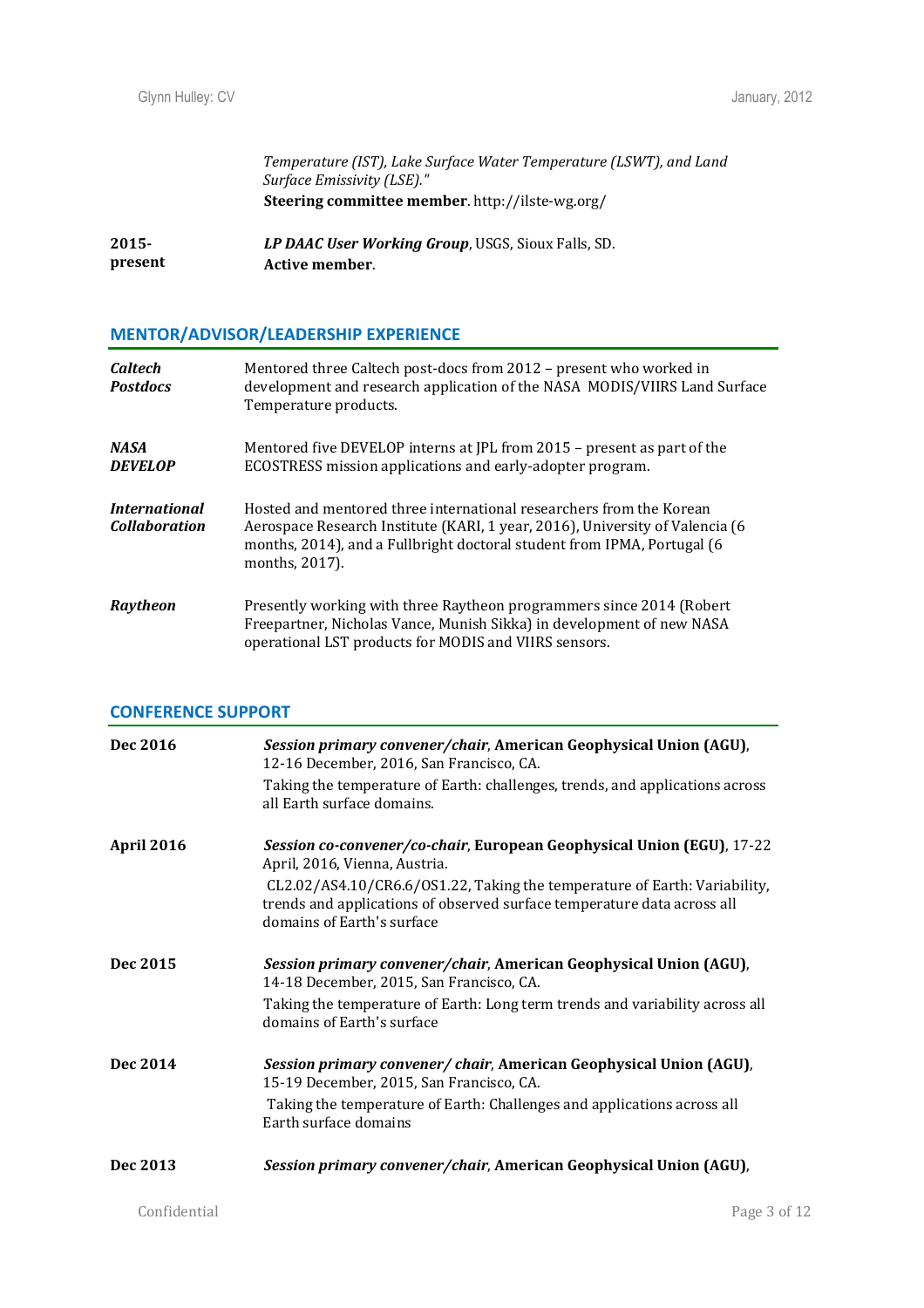December, 2015, San Francisco, CA. Taking the temperature of Earth: Challenges and applications across all Earth surface domains

#### **NASA PROPOSAL AWARDS**

A Unified and Coherent Land Surface Temperature and Emissivity Earth System Data Record (ESDR), NASA-MEaSUREs Program, 01/01/14 - 12/31/24, \$4 M, **Science Principal Investigator**

A high spatio-temporal resolution Land Surface Temperature (LST) product for urban environments, NASA LCLUC, 01/01/18 – 01/31/20, \$600 K, **Principal Investigator**

The Ecosystem Spaceborne Thermal Radiometer Experiment on Space Station (ECOSTRESS) – NASA EVI, 07/01/14-03/29/20, \$30 mil, **Co-Investigator**

A New MODIS Land Surface Temperature and Spectral Emissivity Product (MOD21) for Earth Science Research, Science of Terra and Aqua - NASA, 08/01/14 - 07/31/17, \$749.5 K, **Principal Investigator**

A Unified VIIRS Land Surface Temperature and Emissivity (LST&E) Product for Earth Science Research and MODIS Continuity, 08/01/14 - 07/31/17, \$788.0 K, **Principal Investigator**

HyspIRI discrimination of plant species and functional types along a strong environmental-temperature gradient, NASA-HyspIRI Preparatory, 10/01/13 - 10/31/16, \$150.0 K, **Co-Investigator**

Estimating, validating and conveying measurement differences between land surface temperature and emissivity products from NASA's EOS sensors, NASA-ESDR, 10/01/10 - 09/30/13, \$1.2 M, **Science Principal Investigator**

Improving the VIIRS Land Surface Temperature Product for use as an Earth System Data Record, NASA-NPP, 10/01/10 - 09/30/13, \$367.1 K, **Science Principal Investigator**

A Unified and Coherent Land Surface Temperature and Emissivity Earth System Data Record (ESDR), NASA-MEaSUREs Program, 01/01/14 - 12/31/19, \$850.0 K, **Science Principal Investigator**

#### **NASA PROJECTS**

The Ecosystem Spaceborne Thermal Radiometer Experiment on Space Station (ECOSTRESS) – NASA EVI

A New VIIRS Land Surface Temperature and Emissivity Environmental Data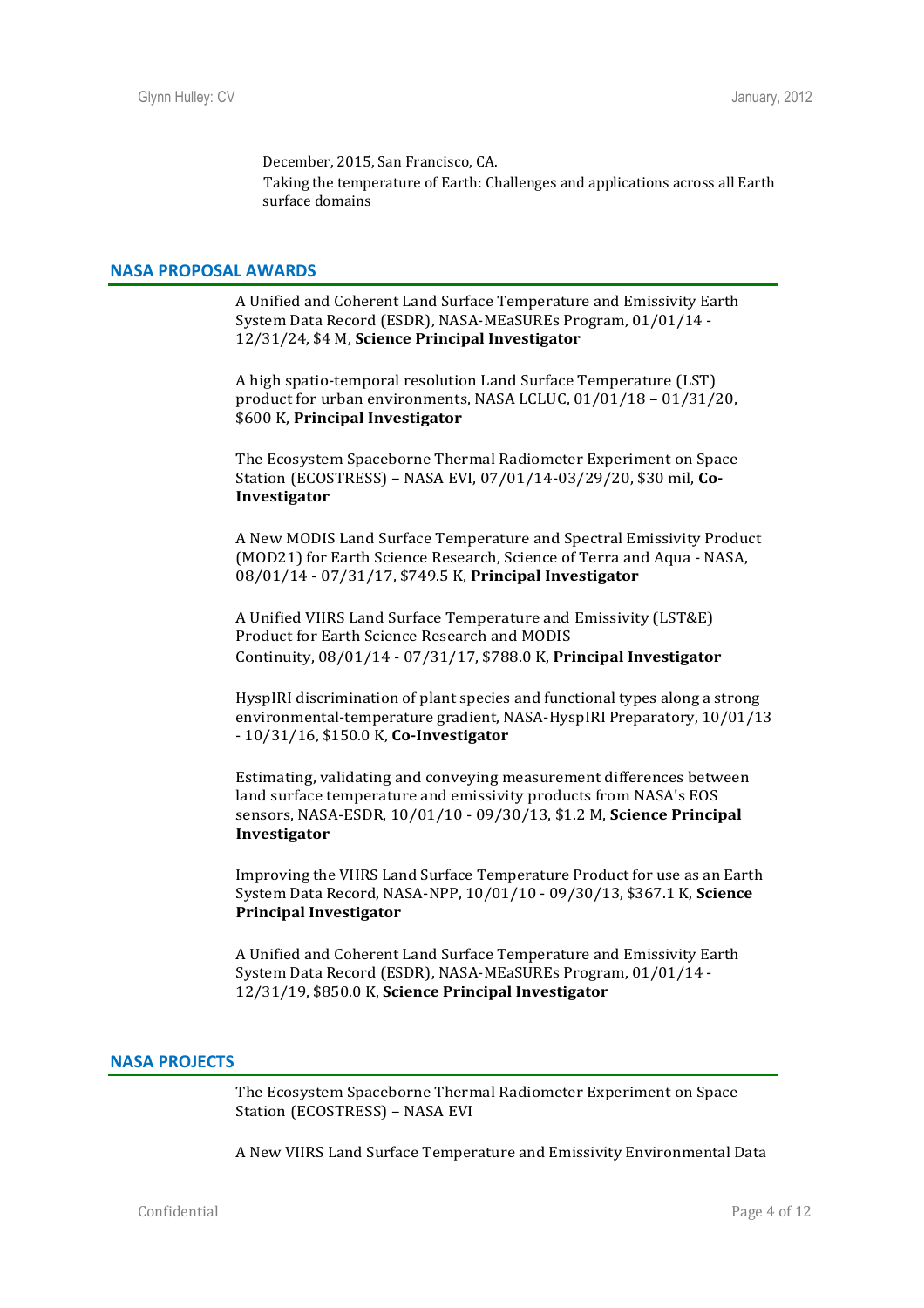#### Record (2014 – present)

A MODIS Land Surface Temperature and Spectral Emissivity product (MOD21) for Earth Science Research (2014-present)

A Unified and Coherent Land Surface Temperature and Emissivity Earth System Data Record (ESDR), NASA-MEaSUREs Program (2014-present)

Atmospheric Infrared Sounder (AIRS) Level-2 Land Surface Temperature and Emissivity testing and validation expert (2007-present)

Advanced Thermal Emission and Reflection Radiometer (ASTER) Thermal Infrared research scientist in development of a global emissivity database (ASTER GED) (2007-present)

Hyperspectral Infrared Imager (HyspIRI) thermal infrared algorithm and product development specialist (2007-present)

Hyperspectral Thermal Emission Spectrometer (HyTES) algorithm developer and data analyst (2012-2013)

#### **AWARDS**

JPL Voyager Award, 2016, in recognition of outstanding efforts in supporting the rapid analysis of HyTES data over the Porter Ranch Methane Leak to help with remediation efforts

NASA Early Career Achievement Medal, 2014

JPL Mariner award, 2014, For the development of new algorithms for the detection of Methane, Ammonia, Sulfur Dioxide and Nitrogen Dioxide from high spatial resolution HyTES.

JPL Discovery award, 2014, HyTES was flown over numerous test sites in the western US. Glynn was responsible for near-real time data processing after completion of the flights.

JPL Team Award, for support as co-investigator in winning the ECOSTRESS EVI-2 proposal, September, 2014

JPL Team Award, algorithm development and near-real time processing of data from the second Hyperspectral Thermal Emission Spectrometer (HyTES) Science campaign, August 2014

JPL Team Award, successful first deployment of the airborne Hyperspectral Thermal Emission Spectrometer (HyTES), August 2012

Top five best reviewer for IEEE Transactions on Geoscience and Remote Sensing Letters (TGRS), 2010

UMBC Class of 2007 Exceptional Graduates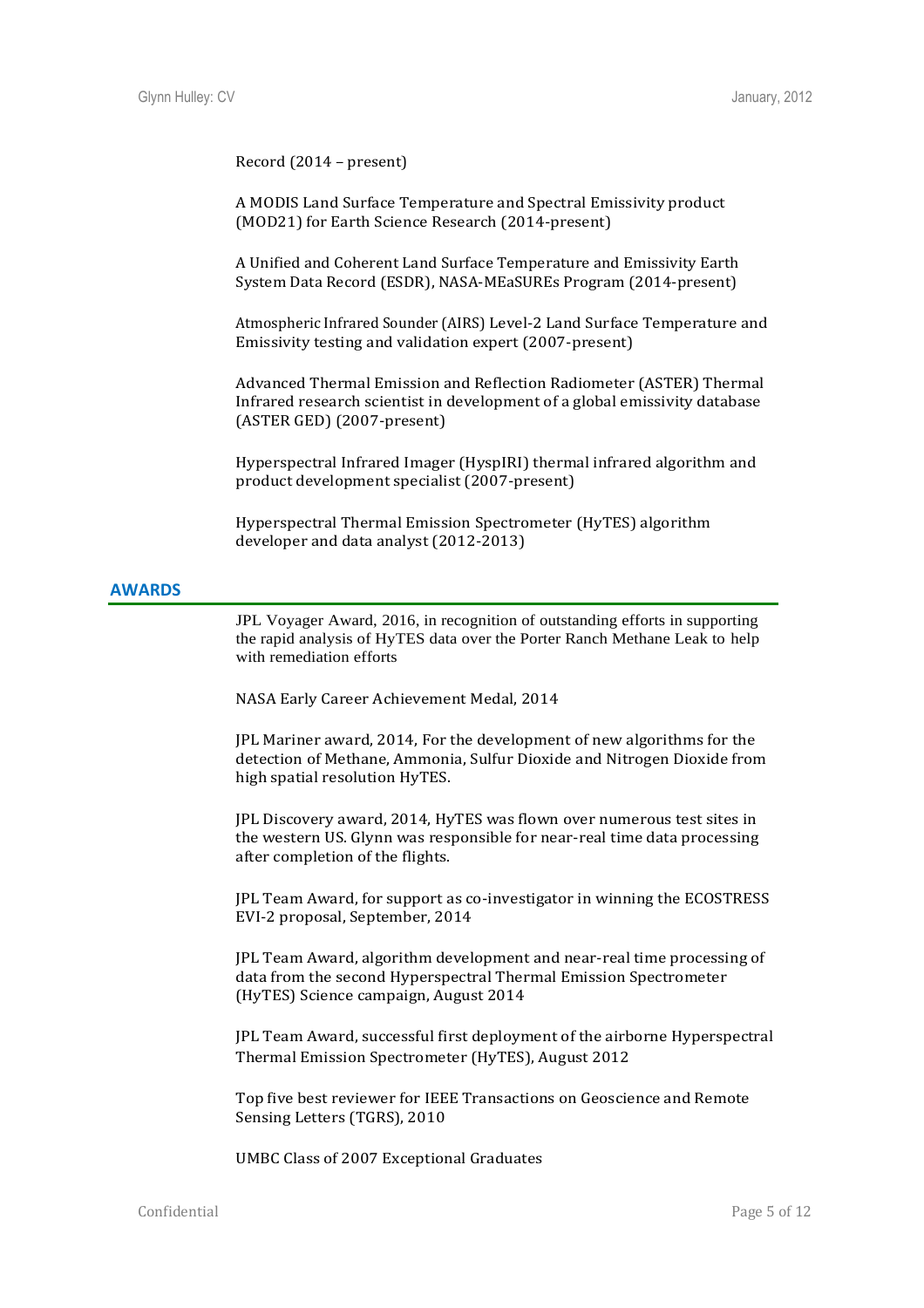Outstanding Student Paper Award, AGU, Baltimore, MD, 2006

Physics Award for best student, 2001, Francis Marion University

Presidents List of Distinguished Students, 1998 - 2001, Francis Marion University

# **EXTRACURRICULAR ACTIVITIES**

Active participant in a number of sports including tennis, golf, biking, running, and swimming.

Francis Marion University NCAA Tennis Team, 1998 - 2001

- Team captain, 2000 2002
- Academic All American, 2000 and 2002
- Loren Mason MVP award for 1999 and 2000 seasons

UMBC Cricket Club, Baltimore MD, 2004 - 2006

- Vice president, 2005
- Team captain, 2006

#### **PEER-REVIEWED PUBLICATIONS**

| 2018<br>2017 | 1. | Malakar, N. K., G. C. Hulley, K. Laraby, Cook, M., S. Hook, J. Schott, (2018),<br>Methodology and Validation of an Operational Land Surface Temperature<br>Product for Landsat Thermal Data, IEEE TGRS, In Press.                                                                                                                                                                                                                                                                                                                   |
|--------------|----|-------------------------------------------------------------------------------------------------------------------------------------------------------------------------------------------------------------------------------------------------------------------------------------------------------------------------------------------------------------------------------------------------------------------------------------------------------------------------------------------------------------------------------------|
|              | 2. | Hulley, G. C., Malakar, N., Islam, T., Freepartner, R, (2017), NASA's MODIS<br>and VIIRS Land Surface Temperature and Emissivity Products: A<br>Consistent and High Quality Earth System Data Record, IEEE TGRS, DOI:<br>10.1109/JSTARS.2017.2779330.                                                                                                                                                                                                                                                                               |
|              | 3. | Trinh, R. C., C. G. Fichot, M. M. Gierach, B. Holt, N. K. Malakar, G. C. Hulley, J.<br>Smith, (2017), Application of Landsat 8 for Monitoring Impacts of<br>Wastewater Discharge on Coastal Water Quality. Front. Mar. Sci. 4:329. doi:<br>10.3389/fmars.2017.00329                                                                                                                                                                                                                                                                 |
| 2016         |    |                                                                                                                                                                                                                                                                                                                                                                                                                                                                                                                                     |
|              | 4. | Hulley, G. C., Duren, R. M., Hopkins, F. M., Hook, S. J., Vance, N., Guillevic, P.,<br>Johnson, W. R., Eng, B. T., Mihaly, J. M., Jovanovic, V. M., Chazanoff, S. L.,<br>Staniszewski, Z. K., Kuai, L., Worden, J., Frankenberg, C., Rivera, G., Aubrey,<br>A. D., Miller, C. E., Malakar, N. K., Sánchez Tomás, J. M., and Holmes, K. T.:<br>High spatial resolution imaging of methane and other trace gases with the<br>airborne Hyperspectral Thermal Emission Spectrometer (HyTES), Atmos.<br>Meas. Tech., 9, 2393-2408, 2016. |
|              | 5. | Hook, S.J., G. C. Hulley, W.R. Johnson, B. Eng, J. Mihaly, S. Chazanoff, N.<br>Vance, Z. Staniszewski, G. Rivera, K.T. Holmes and P. Guillevic, (2016), The                                                                                                                                                                                                                                                                                                                                                                         |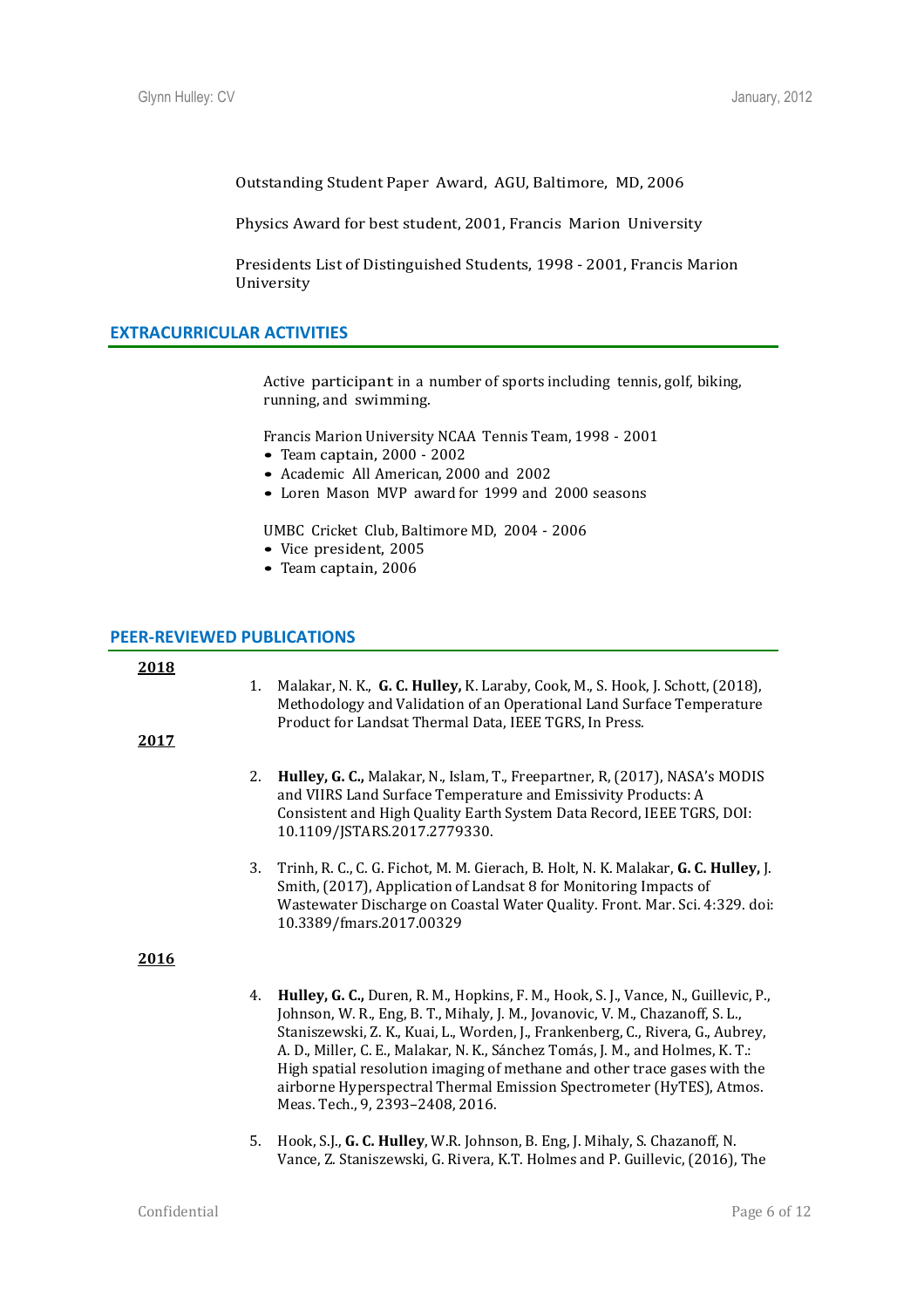Hyperspectral Thermal Emission Spectrometer (HyTES) – A New Hyperspectral Thermal Infrared Airborne Imager for Earth Science, Rem. Sens. Environ., in press.

- 6. Kuai, L., J.R. Worden, K. Li, **G. C. Hulley**, F.M. Hopkins, C.E. Miller, S.J. Hooks, R.M. Duren, A.D. Aubrey (2016), Characterization of anthropogenic methane plumes with the Hyperspectral Thermal Emission Spectrometer (HyTES): a retrieval method and error analysis, Atmos. Meas. Tech., 9, 3165-3173
- 7. Frankenberg, F., A.K. Thorpe, D.R. Thompson, **G. Hulley**, E.A. Kort, N. Vance, J. Borchardt, T. Krings, K. Gerilowski, C. Sweeney, S. Conley, B.D. Bue, A.D. Aubrey, S. Hook, R.O. Green, (2016), Airborne methane remote measurements reveal heavytail flux distribution in Four Corners region, Proc. Natl. Acad. Sci., 113 (35), 9734-9739
- 8. Islam, T. **G. C. Hulley**, N. Malakar, R. Radocinski, S. Hook, P. Guillevic (2016), A physics-based algorithm for the simultaneous retrieval of land surface temperature and emissivity from VIIRS thermal infrared data, *IEEE Transactions on Geoscience and Remote Sensing, 55, 563-576*
- 9. Malakar, N.K., and **G. C. Hulley**, (2016), A Water Vapor Scaling Model for Improved Land Surface Temperature and Emissivity Separation of MODIS Thermal Infrared Data, *Remote Sensing of Environment*, 182, 252-264

#### **2015**

- 10. **Hulley, G.**, Hook S.J, Abbott, E., Malakar, N., Islam, T., Abrams, M., (2015), The ASTER Global Emissivity Dataset (ASTER GED): Mapping Earth's emissivity at 100 meter spatial resolution, *Geophysical Research Letters*, 42, doi:10.1002/2015GL065564.
- 11. Hochberg, E. J., Roberts, D.A., Dennison, P.E, **Hulley, G.C.,** (2015), Special issue on the Hyperspectral Infrared Imager (HyspIRI): Emerging Science in terrestrial and aquatic ecology, radiation balance and hazards, *Rem. Sens. Environ.*, 167 (1-5)
- 12. Abrams, M., Tsu, H., **Hulley, G.**, Iwao, K., Pieri, D., Cudahy, T. (2015), The Advanced Spaceborne Thermal Emission and Reflection Radiometer (ASTER) after fifteen years: Review of global products*, Int. Journal of Applied Earth Observation and Geoinformation*, 38 (202-301).
- 13. Grigsby, S.P., **Hulley, G.C.,** Roberts D.A., Scheele, C., Ustin S.L, Alsina, M.M (2015), Remote Sensing of Environment, 167, 53-63.
- 14. Roberts, D.A., Dennison, P.E., Roth K.L., Dudley, K., and **G. Hulley** (2015), Relationships between dominant plant species, fractional cover and Land Surface Temperature in a Mediterranean ecosystem, *Remote Sensing of Environement,* 167, 152-167.

**2014**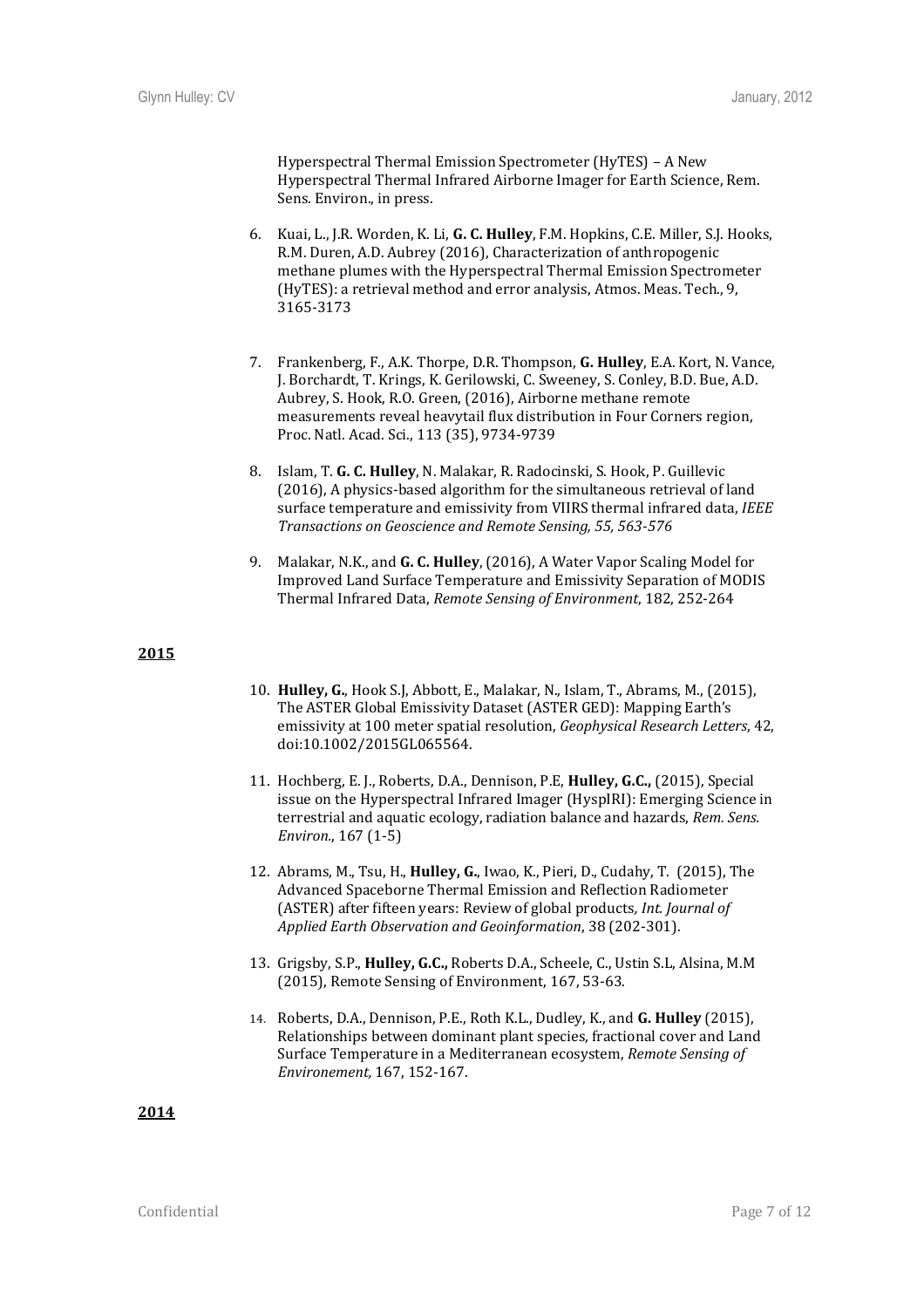- 15. Kahn, B. H., Kahn, B. H., F. W. Irion, V. T. Dang, E. M. Manning, S. L. Nasiri, C. M. Naud, J. Blaisdell, M. M. Schreier, Q. Yue, K. W. Bowman, E. J. Fetzer, **G. C. Hulley**, K. N. Liou, D. Lubin, S. C. Ou, J. Susskind, Y. Takano, B. Tian, and J. Worden (2014), The Atmospheric Infrared Sounder Version 6 cloud products, *Atmos. Chem. Phys.*, 14, 399-426.
- 16. Guillevic, P. C., Biard, J., **Hulley, G. C.**, Privette, J. L., Hook, S. J., Olioso, A., Göttsche, F.-M., Radocinski, R., Román, M. O., Yu, Y., and Csiszar I. (2014). Validation of Land Surface Temperature products derived from the Visible Infrared Imager Radiometer Suite (VIIRS) using ground-based and heritage satellite measurements. *Remote Sensing of Environment*, 154 (2014) 19–37, doi: 10.1016/j.rse.2014.08.013.
- 17. Ermida, S.L, Trigo, I. F., DaCamara, C.C, Gottsche, F.M, Olesen, F.S, **Hulley, G.C.**, (2014), Validation of remotely sensed surface temperature over an oak woodland landscape - The problem of viewing and illumination geometries, Rem. Sens. Environ., 148 (16-27)
- 18. Jimenez-Munoz, J.C., Sobrino, J.A., Mattar, C., **Hulley, G.**, Gottsche, F., (2014), Temperature and Emissivity Separation from MSG/SEVIRI Data, IEEE. Trans. Geos. Rem. Sens., DOI: 10.1109/TGRS.2013.2293791
- 19. **Hulley, G.,** S. Veraverbeke, S. Hook, (2014), Thermal-based techniques for land cover change detection using a new dynamic MODIS multispectral emissivity product (MOD21), *Rem. Sens. Environ*, 140, p755-765

**2013**

- 20. Merchant, C. J., Matthiesen, S., Rayner, N. A., Remedios, J. J., Jones, P. D., Olesen, F., Trewin, B., Thorne, P. W., Auchmann, R., Corlett, G. K., Guillevic, P. C., and **Hulley, G. C.**: The surface temperatures of Earth: steps towards integrated understanding of variability and change, *Geosci. Instrum. Method. Data Syst*., 2, 305-321, doi:10.5194/gi-2-305-2013, 2013.
- 21. Guillevic, P.C., Bork-Unkelbach, A., Gottsche, F.M., **Hulley, G.**, Gastellu-Etchegorry, J.P., Olesen, F.S., & Privette, J.L. (2013). Directional Viewing Effects on Satellite Land Surface Temperature Products Over Sparse Vegetation Canopies-A Multisensor Analysis. *IEEE Geoscience and Remote Sensing Letters, 10*, 1464-1468

#### **2012**

- 22. **Hulley, G. C.,** T. Hughes, and S. J. Hook (2012), Quantifying Uncertainties in Land Surface Temperature (LST) and Emissivity Retrievals from ASTER and MODIS Thermal Infrared Data, I. Geophys. Res. Lett, 117, D23113, doi:10.1029/2012JD018506.
- 23. **Hulley, G. C.**, and S. J. Hook (2012), A radiance-based method for estimating uncertainties in the Atmospheric Infrared Sounder (AIRS) land surface temperature product, J. Geophys. Res. Lett, 117, D20117, doi:10.1029/2012JD019102.
- 24. Göttsche, F. M., and **G. C. Hulley,** (2012), Validation of six satelliteretrieved land surface emissivity products over two land cover types in a hyper-arid region, Rem. Sens. Environ., 124, 149-158.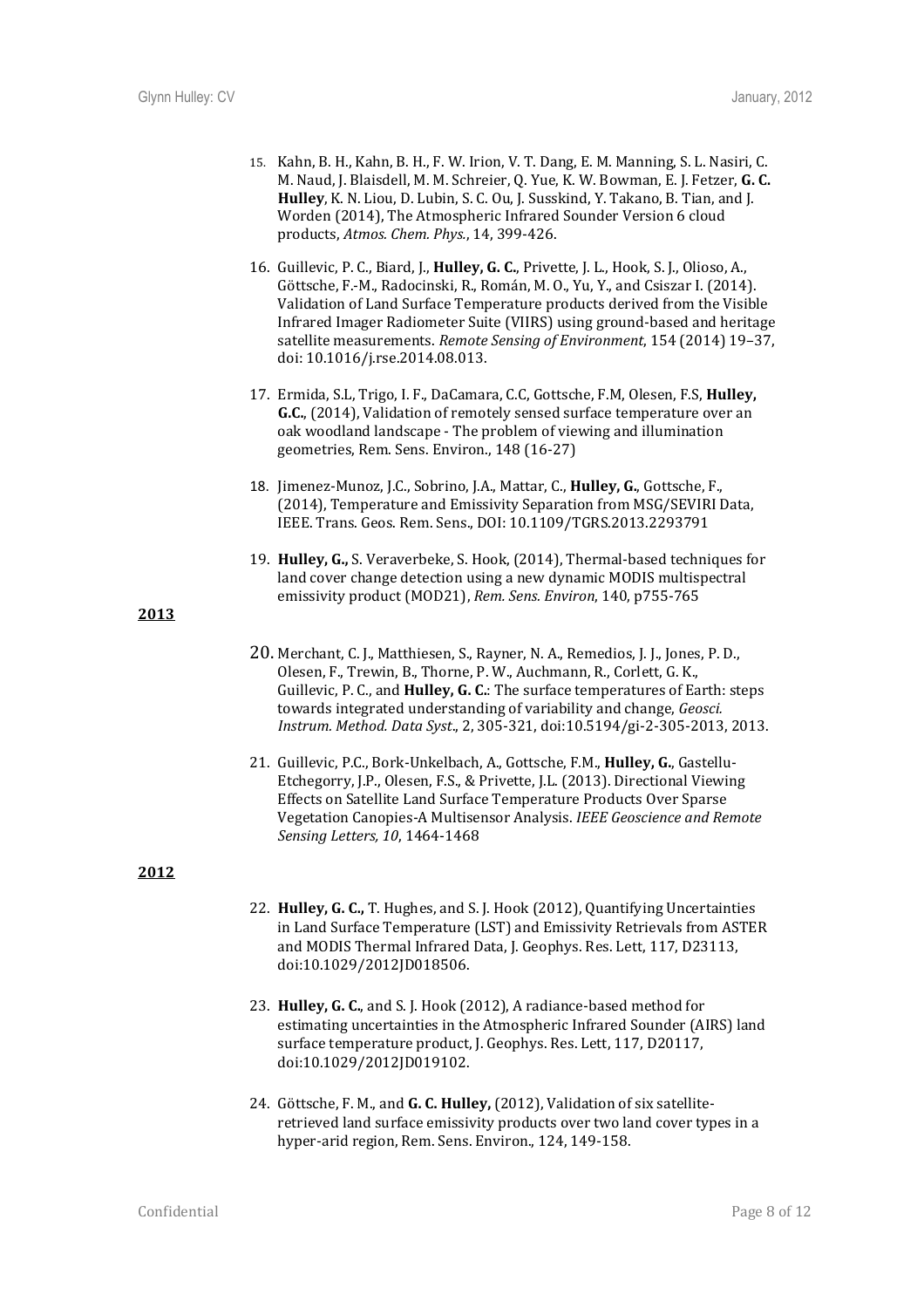25. Veraverbeke, S., S. Hook and **G. Hulley**, (2012), An alternative spectral index for rapid fire severity assessments, Rem. Sens. Environ., 123, 72-80.

## **2011**

- 26. **Hulley, G.C.**, S.J. Hook & P. Schneider, (2011), Optimized split-window coefficients for deriving surface temperatures from inland water bodies, *Remote Sensing of Environment*, 115, 3758-3769
- 27. Gillespie, A.R., E.A. Abbott, L. Gilson, **G. Hulley**, J.C. Jimenez-Munoz, and J.A. Sobrino, (2011), Residual errors in ASTER temperature and emissivity standard products AST08 and AST05, Remote Sensing of Environment, doi:10.1016/j.rse.2011.09.007
- 28. Roberts, D.A., D. A. Quattrochi, **G. C. Hulley**, S.J. Hook, and R.O. Green, (2011), Synergies between VSWIR and TIR data for the urban environment: An evaluation of the potential for the Hyperspectral Infrared Imager (HyspIRI) Decadal Survey mission, *Remote Sensing of Environment.*

### **2010**

- 29. **Hulley, G. C.,** and S. J. Hook, (2010), Generating Consistent Land Surface Temperature and Emissivity Products Between ASTER and MODIS Data for Earth Science Research, IEEE Trans. Geos. Rem. Sens., DOI: 10.1109/TGRS.2010.2063034.
- 30. **Hulley, G. C.**, S. J. Hook, and A. M. Baldridge, (2010), Investigating the Effects of Soil Moisture on Thermal Infrared Land Surface Temperature and Emissiv- ity Using Satellite Retrievals and Laboratory Measurements, Remote Sensing of Environment, 114, 1480-1493.

#### **2009**

- 31. Schneider, P., S. J. Hook, R. G. Radocinski, G. K. Corlett, **G. C. Hulley**, S. G. Schladow, and T. E. Steissberg, (2009), Satellite observations indicate rapid warming trend for lakes in California and Nevada, Geophys. Res. Lett., 36, L22402, doi:10.1029/2009GL040846
- 32. **Hulley, G. C.**, S. J. Hook, E. Manning, S-Y Lee, and E. Fetzer, (2009), Validation of the Atmospheric Infrared Sounder (AIRS) Version 5 Land Surface Emissivity Product over the Namib and Kalahari Deserts, Journal of Geophys. Res. Atmos., 114, D19104.
- 33. **Hulley, G. C.**, S. J. Hook, and A. M. Baldridge, (2009), Validation of the North American ASTER Land Surface Emissivity Database (NAALSED) version 2.0 using pseudo-invariant sand dune sites, Remote Sens. Environ, 113, 2224-2233
- 34. **Hulley, G. C.,** and S. J. Hook (2009), The North American ASTER Land Surface Emissivity Database (NAALSED) Version 2.0, Remote Sens. Environ, 113, 1967-1975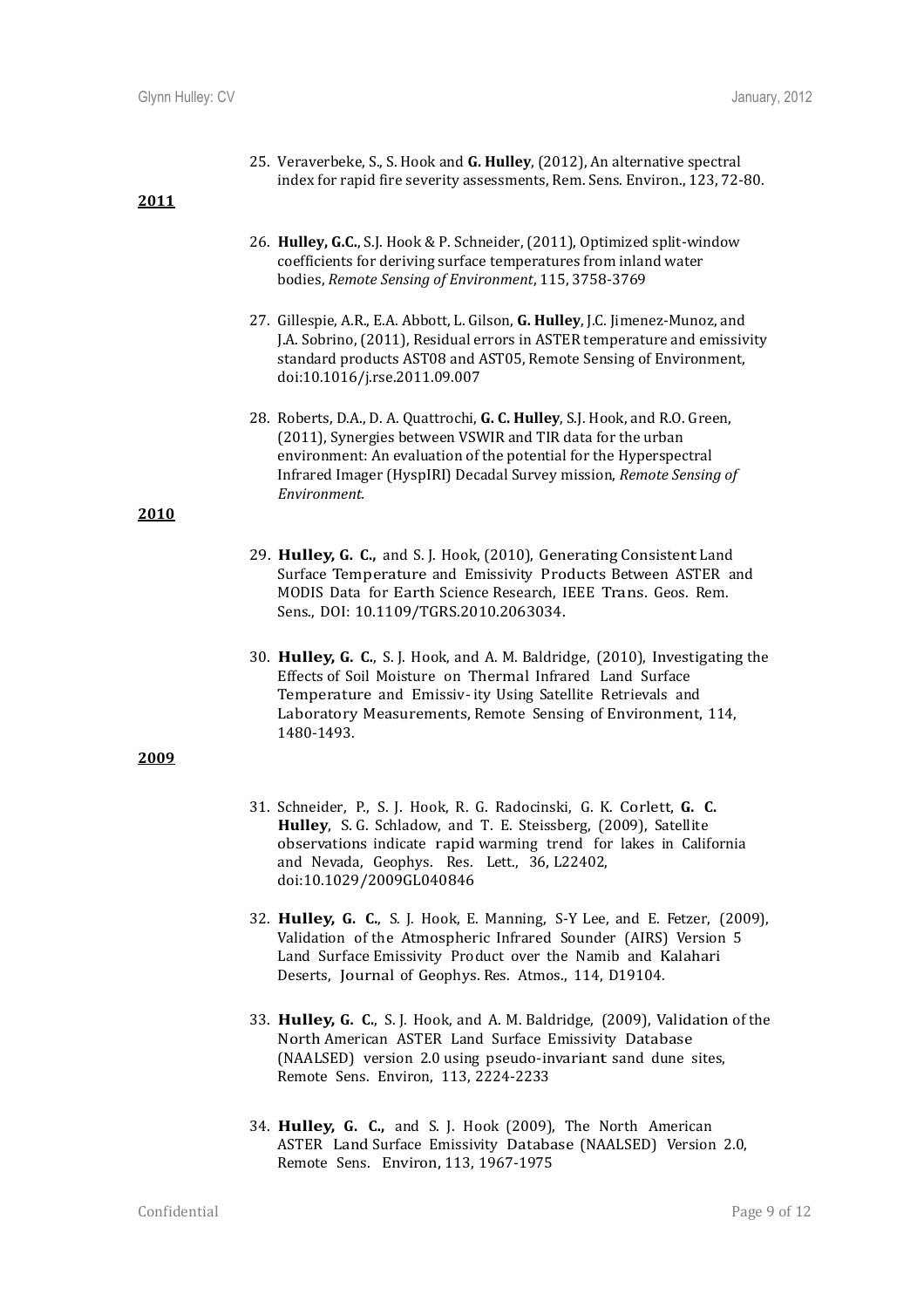35. **Hulley, G. C.,** and S. J. Hook (2009), Intercomparison of versions 4, 4.1 and 5 of the MODIS Land Surface Temperature and Emissivity Products and validation with laboratory measurements of sand samples from the Namib desert, Namibia, Remote Sens. Environ, 113, 1313-1318

#### **2008**

- 36. **Hulley, G.,** S. J. Hook, (2008), ASTER Land Surface Emissivity Database of California and Nevada, Geophys. Res. Lett., 35, L13401, doi:10.1029/2008GL034507
- 37. **Hulley, G.,** S. J. Hook, (2008), A New Methodology for Cloud Detection and Classification with Advanced Spaceborne Thermal Emission and Reflection Ra- diometer (ASTER) Data, Geophys. Res. Lett., 35, L16812, doi:10.1029/2008GL034664

## **2007**

38. **Hulley, G.,** E. C. Pavlis, (2007), A global study on the effects of atmospheric refractivity gradients on the analysis of Satellite Laser Ranging (SLR) data. J. Geophys. Res., 112, B06417, doi:10.1029/2006JB004834

# **RECENT CONFERENCE PRESENTATIONS**

Hulley, G. C., T. Islam, N. Malakar, (2015), MODIS and VIIRS Land Surface Temperature and Emissivity: A Consistent and High Quality Continuity Data Record, American Geophysical Union, San Francisco, CA, December 2015

Hulley, G.C., (2015), ECOSTRESS Level-Products, Processing, Simulated Data, Cal/Val, 2015 HyspIRI Science and Applications Workshop, Pasadena, CA, 13-15 October 2015.

Hulley, G. C., N. Malakar, T. Islam, S. Hook, P. Guillevic (2015), Land Surface Temperature and Emissivity (LST&E) products for MODIS and VIIRS Continuity, MODIS/VIIRS Science Team meeting, Silver Spring, MD, 19-22 May, 2015

Hulley, G.C., S.J. Hook, R. Duren, A. Aubrey, P. Guillevic, (2014), Detection and spatial mapping of anthropogenic methane plumes with the Hyperspectral Thermal Emission Spectrometer (HyTES), American Geophysical Union, San Francisco, CA, December 2014

Hulley, G.C., (2014), ECOSTRESS L1/L2 Algorithm and Product Development, 2014 HyspIRI Science and Applications Workshop, Pasadena, CA, October 2014.

Hulley, G.C., S.J. Hook, P. Guillevic, (2014), A Unified MODIS Land Surface Temperature Earth System Data Record, RAQRS 2014, Valencia, Spain.

Hulley, G.C., S.J. Hook, T.J. Hughes, (2012), A Unified MODIS Land Surface Temperature Earth System Data Record, American Geophysical Union, Fall Meeting, San Francisco, CA, 3-7 December, 2012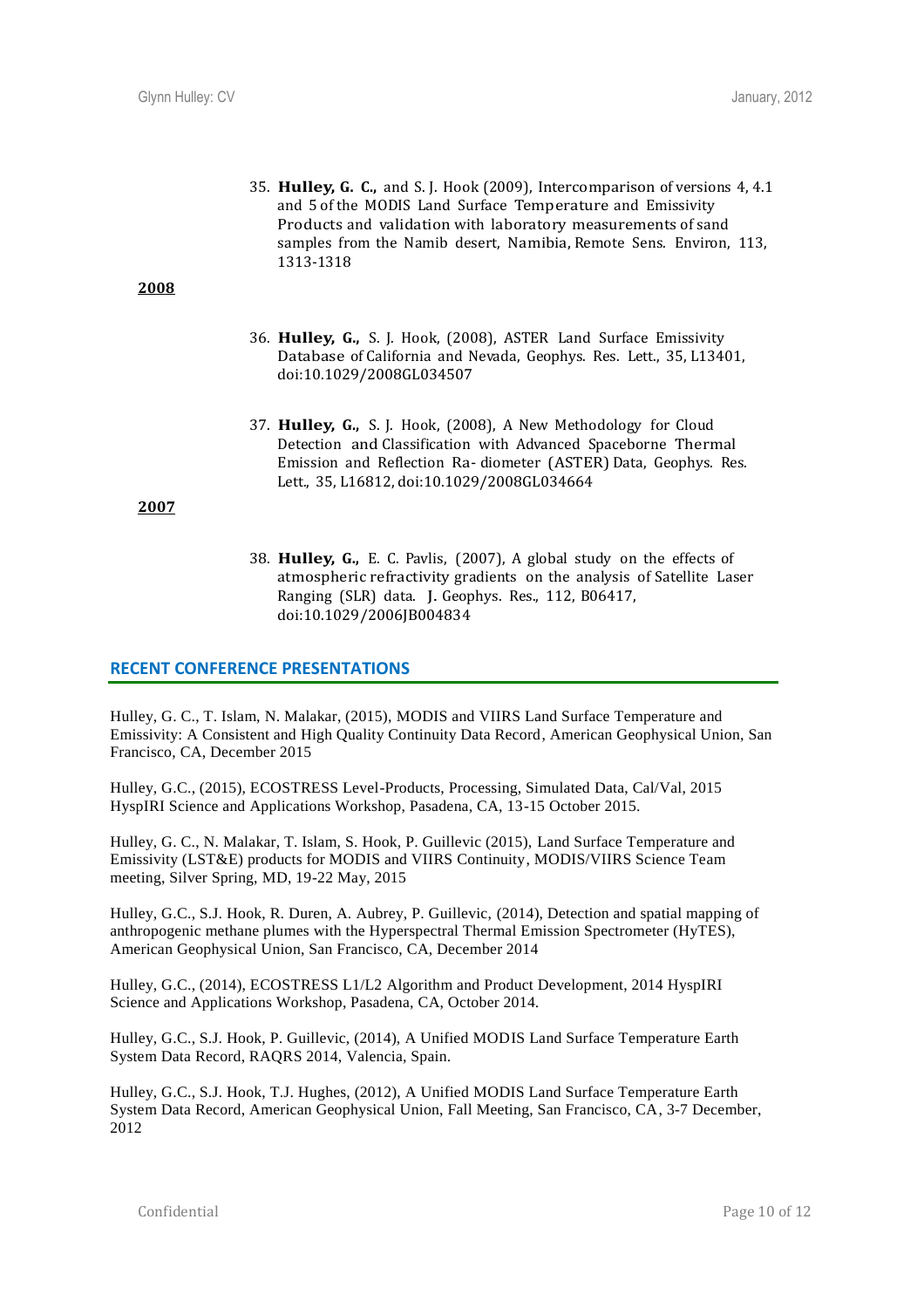Hulley, G.C, T.J. Hughes, S.J. Hook, (2012), A Unified MODIS Land Surface Temperature Earth System Data Record, EarthTemp LST Workshop, Edinburgh, Scotland, 25-27 June, 2012

#### **SCIENCE PRODUCT DOCUMENTS AND DELIVERABLES**

#### **ECOSTRESS**

**Hulley, G. C.,** Hook, S. J., (2015), ECOSTRESS Level-2 Land Surface Temperature and Emissivity Algorithm Theoretical Basis Document (ATBD), JPL, Jet Propulsion Laboratory, California Institute of Technology, Feb 2015.

**Hulley, G. C.,** Hook, S. J., (2016), ECOSTRESS Level-2 Cloud Detection Algorithm Theoretical Basis Document (ATBD), JPL, Jet Propulsion Laboratory, California Institute of Technology, Feb 2016.

**Hulley, G. C.,** Hook, S. J., (2016), ECOSTRESS Level-2 Product Specification Document (ASD), JPL, Jet Propulsion Laboratory, California Institute of Technology, Feb 2016.

**Hulley, G. C.,** Hook, S. J., (2016), ECOSTRESS Level-2 PGE-PCS Interface Memo, JPL, Jet Propulsion Laboratory, California Institute of Technology, May 2016.

#### **HyTES**

**Hulley, G. C.,** S. Hook, W. Johnson, P. Guillevic, N. Malakar, (2016), Hyperspectral Thermal Emission Spectrometer (HyTES) Level-2 Land Surface Temperature and Emissivity Algorithm Theoretical Basis Document, JPL Publication XX, Jet Propulsion Laboratory, California Institute of Technology, May 2016.

**Hulley, G. C.**, N. Vance, L. Kuai, S. Hook (2016), Hyperspectral Thermal Emission Spectrometer (HyTES) L3 Data Product Guide, JPL Publication XX, Jet Propulsion Laboratory, California Institute of Technology, May 2016.

#### **HySPIRI**

**Hulley, G. C.,** and S. J. Hook, (2012), HyspIRI Cloud Mask Detection Algorithm Theoretical Basis Document, JPL Publication 12-15, Jet Propulsion Laboratory, California Institute of Technology, Oct 2012.

http://hyspiri.jpl.nasa.gov/downloads/Algorithm\_Theoretical\_Basis/HyspIRI\_Cl oudMask\_v0-5\_121023\_pmb\_gchv1.pdf

**Hulley, G. C.,** and S. J. Hook, (2011), HyspIRI Level-2 Thermal Infrared (TIR) Surface Radiance Algorithm Theoretical Basis Document, JPL Publication 11-1, Jet Propulsion Laboratory, California Institute of Technology, April 2011.

http://hyspiri.jpl.nasa.gov/downloads/Algorithm\_Theoretical\_Basis/HyspIRI\_L2 \_Surface\_Radiance\_JPL\_Pub\_11-1.pdf

**Hulley, G. C.,** and S. J. Hook, (2011), HyspIRI Level-2 Thermal Infrared (TIR) Land Surface Temperature and Emissivity Algorithm Theoretical Basis Document, JPL Publication 11-5, Jet Propulsion Laboratory, California Institute of Technology, May 2011.

http://hyspiri.jpl.nasa.gov/downloads/Algorithm\_Theoretical\_Basis/HyspIRI\_L2